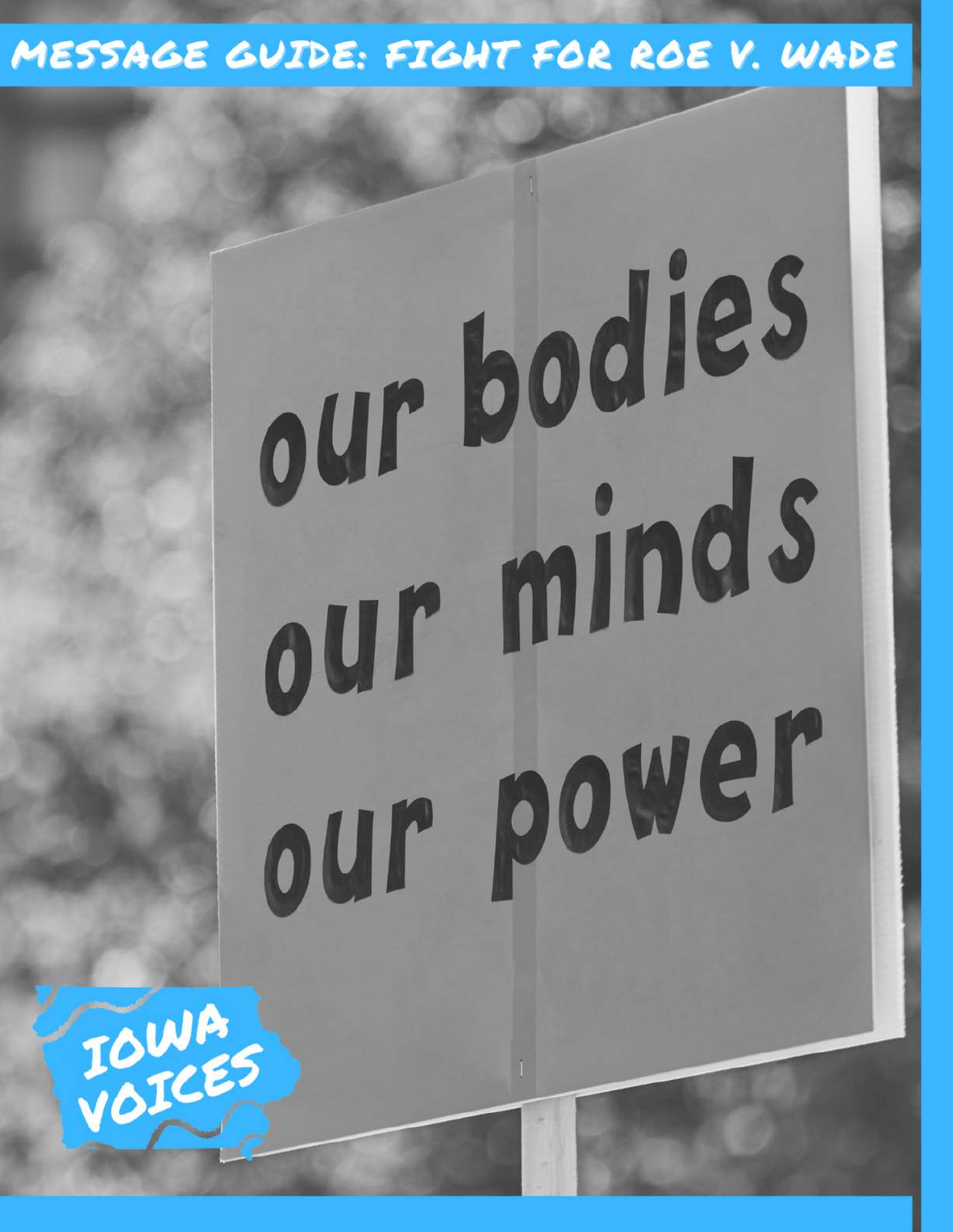

## MESSAGE GUIDE: Fight for Roe v. Wade

A [leaked Supreme Court opinion draft](https://progressiowa.actionkit.com/go/87070?t=6&ak_proof=1&akid=%2E209054%2EeOq-G8) shows that the bench Senator Grassley stacked is moving to overturn the bedrock law, Roe v. Wade. This landmark decision has protected the right and freedom to legal and safe abortion for 50 years, but today it's under threat.

Abortion care is healthcare and we're standing up for Iowans who need access today and for generations. Iowans know this move lacks common sense. We need to elect legislators who will support President Biden's effort to make Roe v. Wade law.

[Talking Points](#page-2-0) 3 KEY RESEARCH TAKEAWAYS SAMPLE SOCIAL MEDIA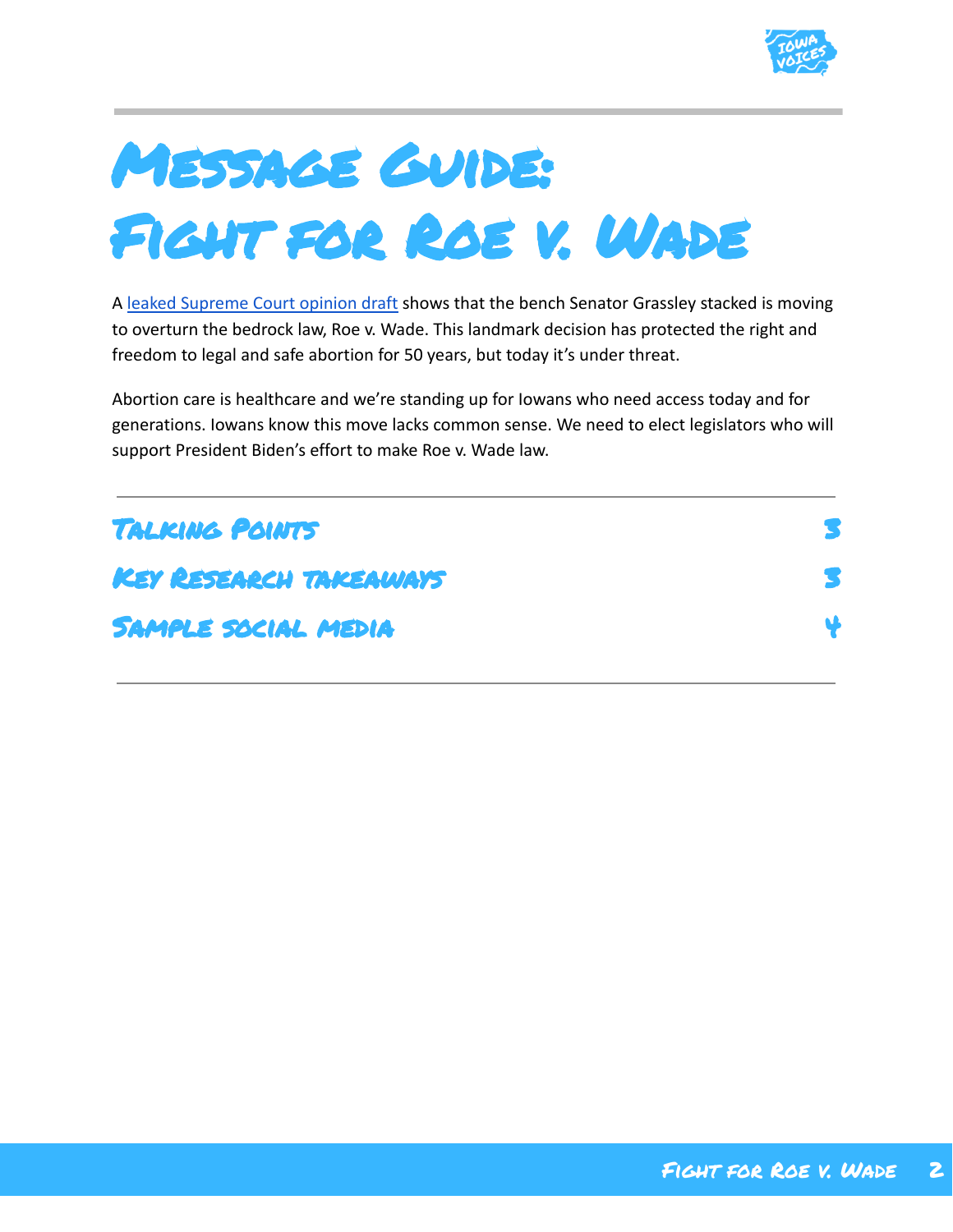

### <span id="page-2-0"></span>Talking Points

- No matter our income or where we live, Iowans value the freedom to access safe and legal abortion protected by Roe v. Wade.
- Overturning Roe v. Wade strips pregnant people of their fundamental rights.
- To truly value life, we must get to work solving public health crises like rising maternal mortality rates and alarming increases in sexually transmitted diseases across Iowa.
- Limiting access to abortion puts pregnant people in danger and puts their lives at risk.
- If we hold Senator Grassley and legislators accountable and advocate for comprehensive health care, we can elect leaders who will improve public health. That means fighting for Roe v. Wade and making it law.

#### <span id="page-2-1"></span>Key Research takeaways

Earlier this year we tested Roe v. Wade messages. Our research shows that Iowans value access to healthcare that includes abortion services.

- **Public health** messaging moves voters to disapprove of an anti-abortion and anti-reproductive health agenda.
- Coming in behind **public health** were messages regarding **sex education**, and the **dangers** we face without Roe v. Wade.
- These findings line up with our previous test showing **access to healthcare** is strongly supported in Iowa and motivates tough opinions about state leaders who stand in the way of increased access.